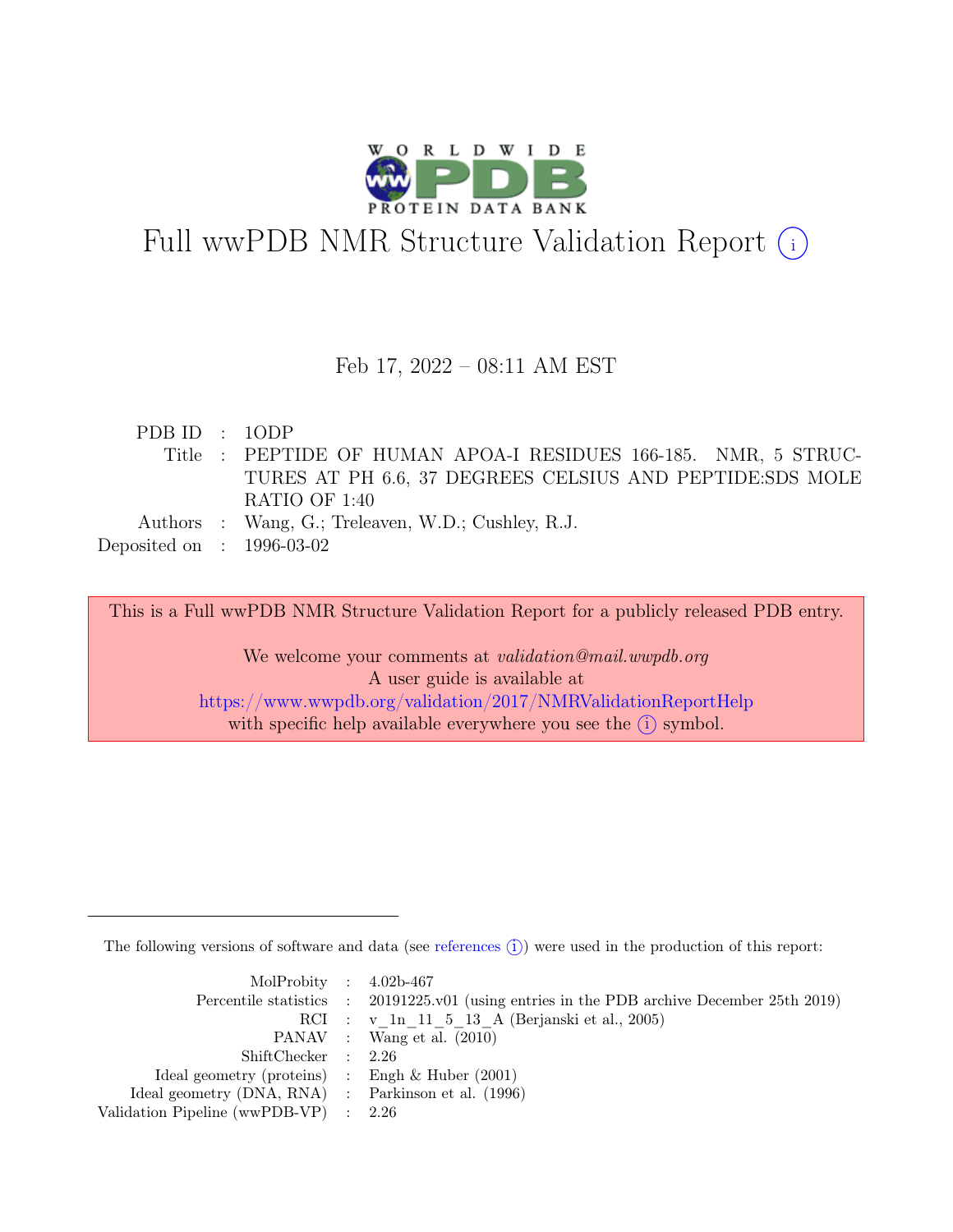## 1 Overall quality at a glance  $(i)$

The following experimental techniques were used to determine the structure: SOLUTION NMR

The overall completeness of chemical shifts assignment was not calculated.

Percentile scores (ranging between 0-100) for global validation metrics of the entry are shown in the following graphic. The table shows the number of entries on which the scores are based.



| Metric.               | Whole archive<br>$(\#Entries)$ | NMR archive<br>$(\#Entries)$ |  |  |
|-----------------------|--------------------------------|------------------------------|--|--|
| Clashscore            | 158937                         | 12864                        |  |  |
| Ramachandran outliers | 154571                         | 11451                        |  |  |
| Sidechain outliers    | 154315                         | 11428                        |  |  |

The table below summarises the geometric issues observed across the polymeric chains and their fit to the experimental data. The red, orange, yellow and green segments indicate the fraction of residues that contain outliers for  $>=$  3, 2, 1 and 0 types of geometric quality criteria. A cyan segment indicates the fraction of residues that are not part of the well-defined cores, and a grey segment represents the fraction of residues that are not modelled. The numeric value for each fraction is indicated below the corresponding segment, with a dot representing fractions  $\langle=5\%$ 

| Mol | $\perp$ Chain $\perp$ | $\perp$ Length $\perp$ | Quality of chain |     |     |     |  |
|-----|-----------------------|------------------------|------------------|-----|-----|-----|--|
|     |                       | ഹ<br>∠∪                | 35%              | 35% | 20% | 10% |  |

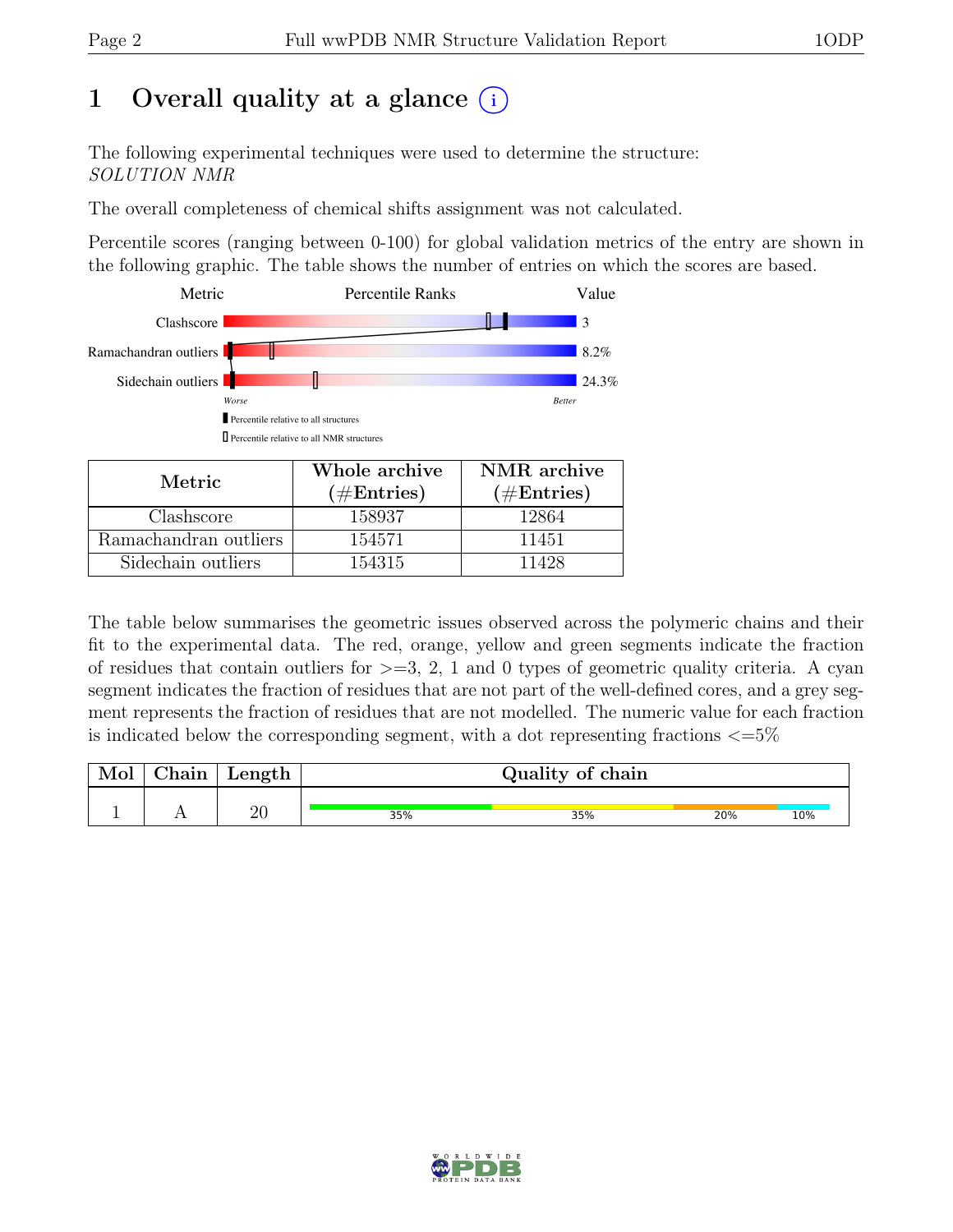## 2 Ensemble composition and analysis  $(i)$

This entry contains 5 models. Model 1 is the overall representative, medoid model (most similar to other models).

The following residues are included in the computation of the global validation metrics.

| Well-defined (core) protein residues |                                           |                                |  |  |  |  |  |
|--------------------------------------|-------------------------------------------|--------------------------------|--|--|--|--|--|
|                                      | Well-defined core   Residue range (total) | Backbone RMSD (Å) Medoid model |  |  |  |  |  |
|                                      | A:3-A:20 $(18)$                           | $\rm 0.27$                     |  |  |  |  |  |

Ill-defined regions of proteins are excluded from the global statistics.

Ligands and non-protein polymers are included in the analysis.

The models can be grouped into 1 clusters. No single-model clusters were found.

| Cluster number | Models |  |  |
|----------------|--------|--|--|
|                |        |  |  |

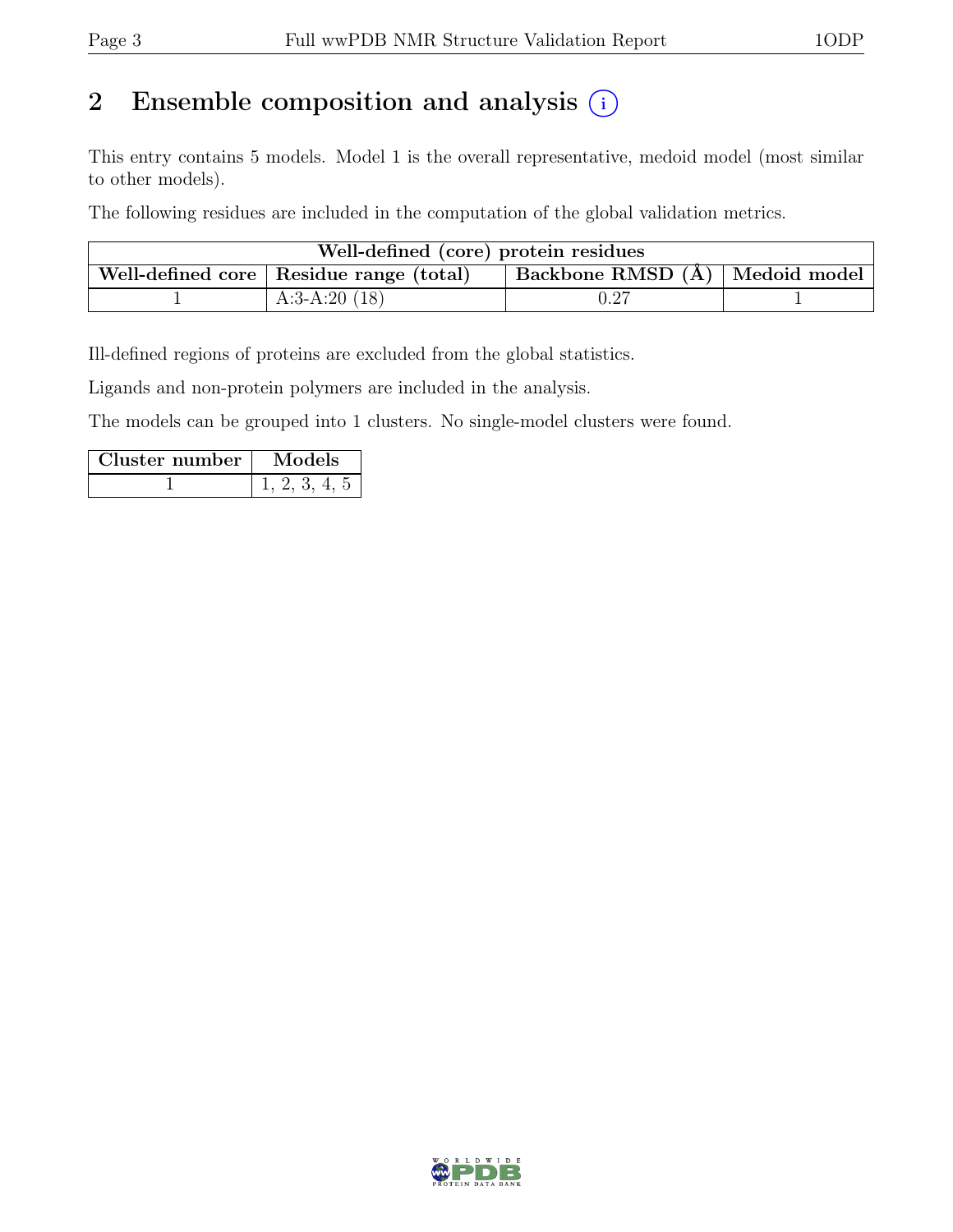## 3 Entry composition  $(i)$

There is only 1 type of molecule in this entry. The entry contains 330 atoms, of which 166 are hydrogens and 0 are deuteriums.

• Molecule 1 is a protein called APOA-I PEPTIDE.

| Mol | Chain Residues | Atoms          |    |        |  |    | trace |
|-----|----------------|----------------|----|--------|--|----|-------|
|     |                | $\text{Total}$ |    |        |  |    |       |
|     |                | 330            | 99 | 166 32 |  | 33 |       |

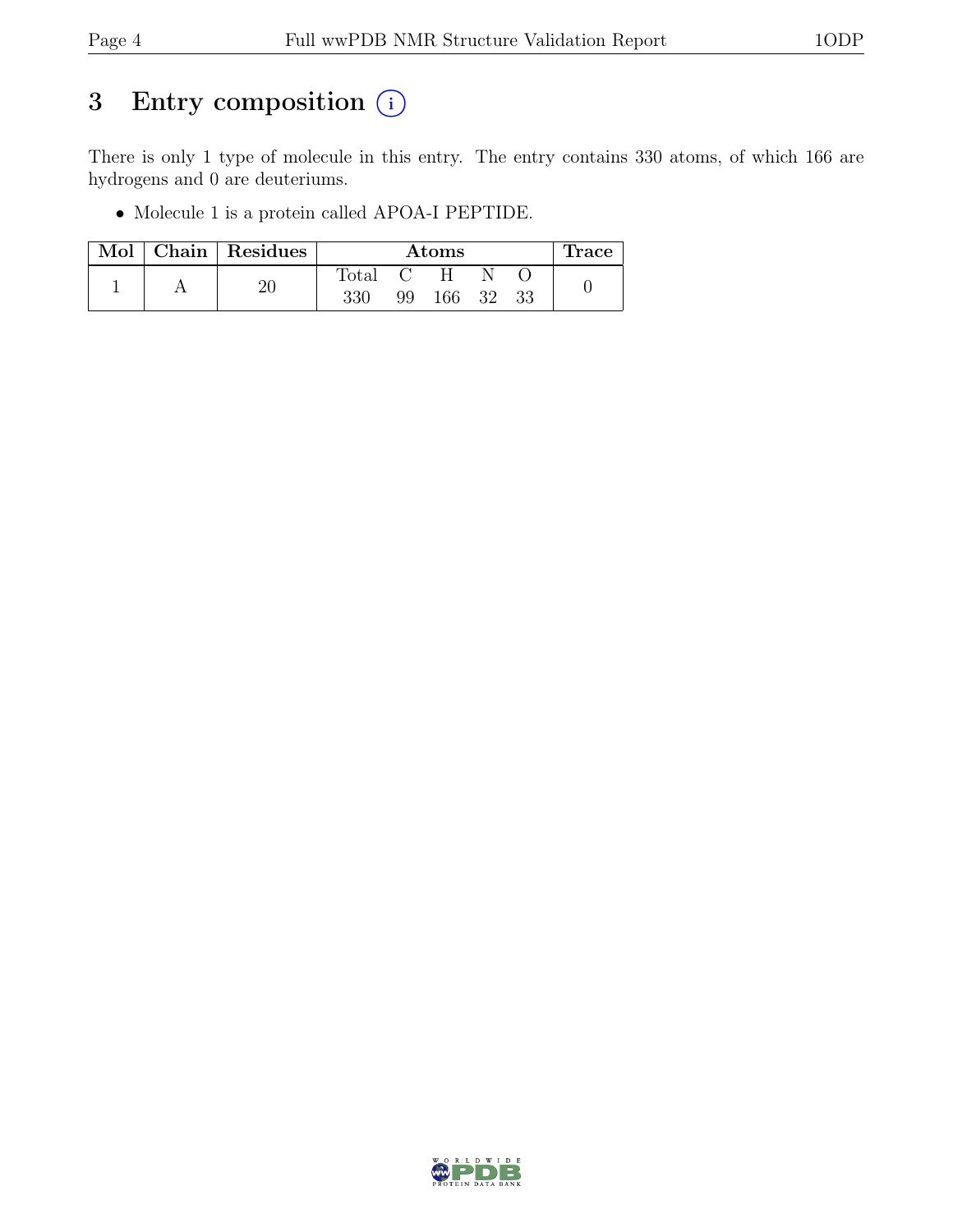## 4 Residue-property plots (i)

## <span id="page-4-0"></span>4.1 Average score per residue in the NMR ensemble

These plots are provided for all protein, RNA, DNA and oligosaccharide chains in the entry. The first graphic is the same as shown in the summary in section 1 of this report. The second graphic shows the sequence where residues are colour-coded according to the number of geometric quality criteria for which they contain at least one outlier:  $green = 0$ ,  $yellow = 1$ ,  $orange = 2$  and  $red =$ 3 or more. Stretches of 2 or more consecutive residues without any outliers are shown as green connectors. Residues which are classified as ill-defined in the NMR ensemble, are shown in cyan with an underline colour-coded according to the previous scheme. Residues which were present in the experimental sample, but not modelled in the final structure are shown in grey.

• Molecule 1: APOA-I PEPTIDE



### 4.2 Scores per residue for each member of the ensemble

Colouring as in section [4.1](#page-4-0) above.

### 4.2.1 Score per residue for model 1 (medoid)

• Molecule 1: APOA-I PEPTIDE



### 4.2.2 Score per residue for model 2

• Molecule 1: APOA-I PEPTIDE



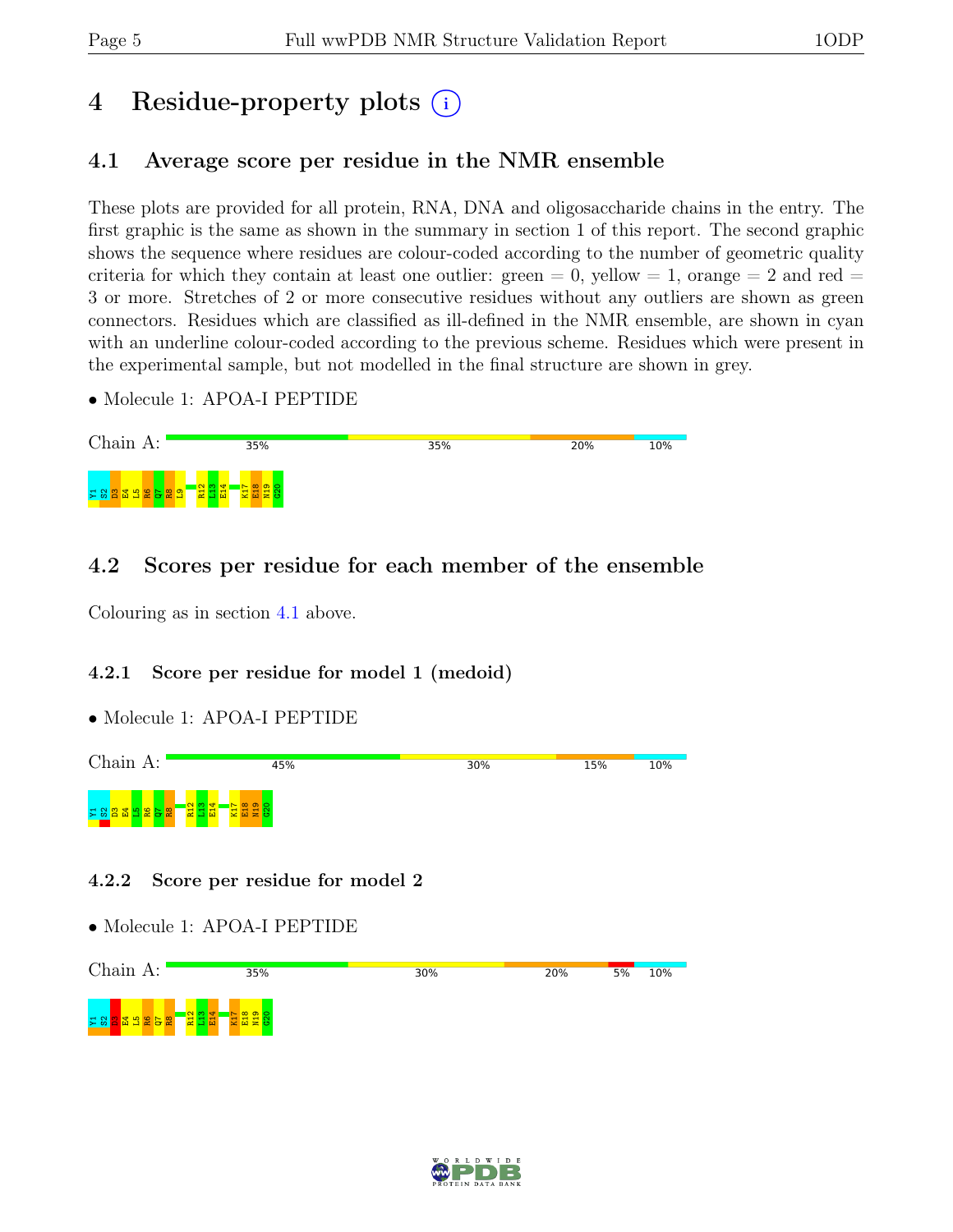### 4.2.3 Score per residue for model 3

• Molecule 1: APOA-I PEPTIDE



#### 4.2.4 Score per residue for model 4

• Molecule 1: APOA-I PEPTIDE



#### 4.2.5 Score per residue for model 5

• Molecule 1: APOA-I PEPTIDE



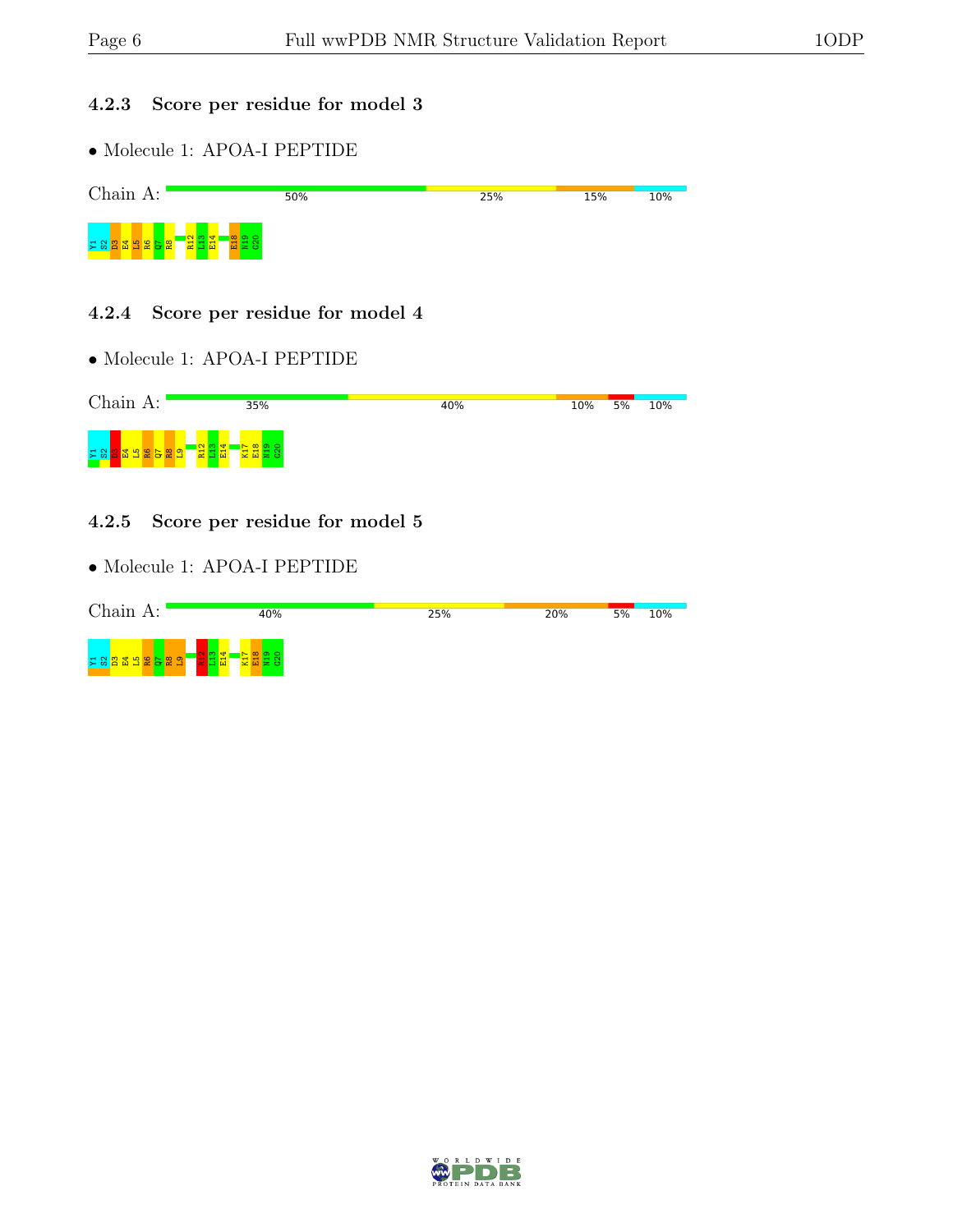# 5 Refinement protocol and experimental data overview  $\odot$

Of the 20 calculated structures, 5 were deposited, based on the following criterion: MOST CLOSELY RESEMBLING THE AVERAGE STRUCTURE OF OF A CALCULATED SET OF 20 CON-FORMERS.

The following table shows the software used for structure solution, optimisation and refinement.

| Software name   Classification   Version |            |  |
|------------------------------------------|------------|--|
| ∣ DGH                                    | refinement |  |
| Discover                                 | refinement |  |

No chemical shift data was provided.

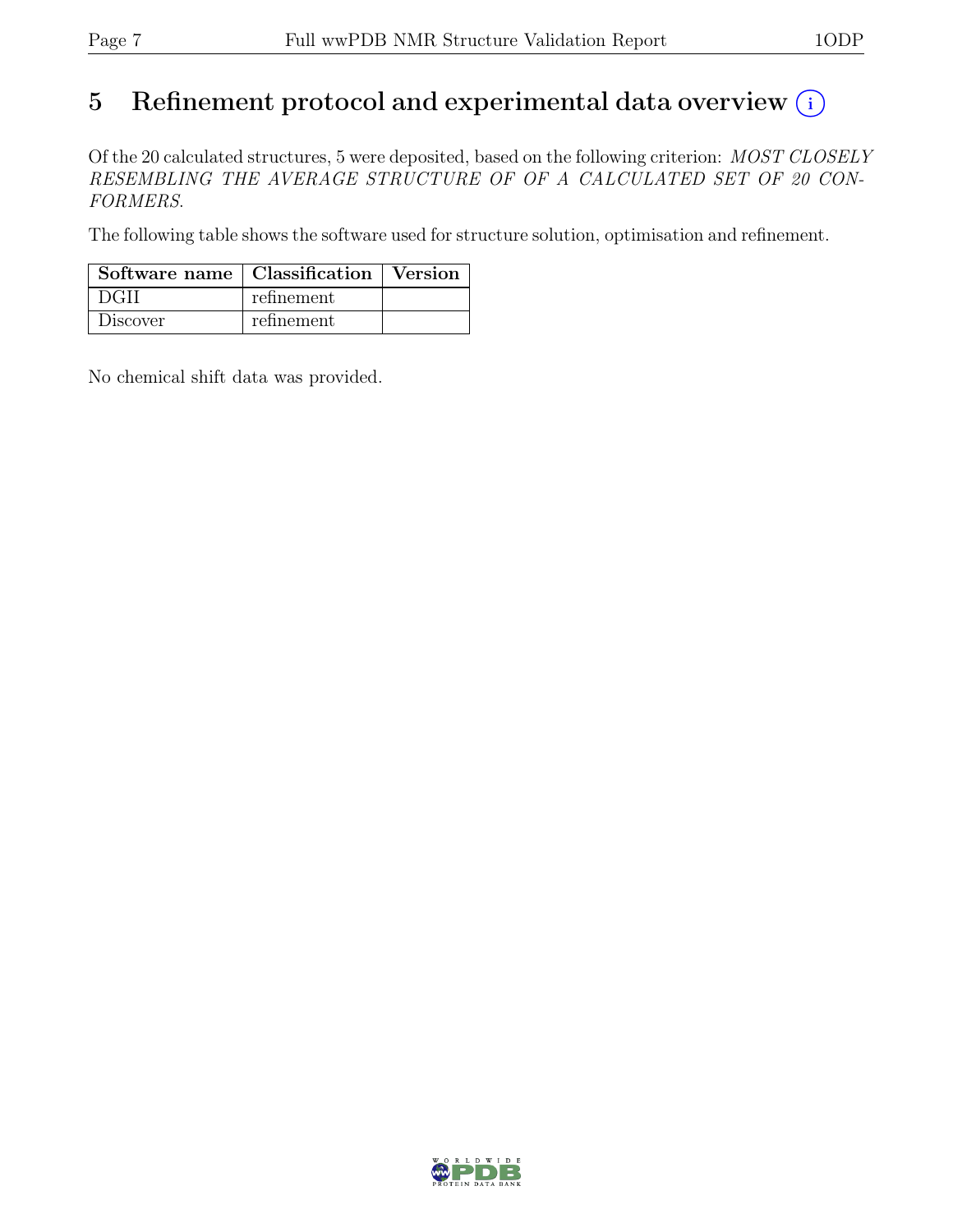# 6 Model quality  $(i)$

## 6.1 Standard geometry  $(i)$

The Z score for a bond length (or angle) is the number of standard deviations the observed value is removed from the expected value. A bond length (or angle) with  $|Z| > 5$  is considered an outlier worth inspection. RMSZ is the (average) root-mean-square of all Z scores of the bond lengths (or angles).

| Mol | ${\rm Chain}$ |                 | Bond lengths                      | Bond angles     |                                    |  |
|-----|---------------|-----------------|-----------------------------------|-----------------|------------------------------------|--|
|     |               | RMSZ            | #Z>5                              | RMSZ            | #Z>5                               |  |
|     |               | $1.83 \pm 0.00$ | $(2.8 \pm 0.0\%)$<br>$4\pm 0/145$ | $1.66 \pm 0.01$ | $4.2 \pm 0.0\%$<br>$8\pm0/$<br>190 |  |
| All |               | 1.83            | $2.8\%$<br>20/<br>'725            | 1.66            | $4.2\%$<br>40/950                  |  |

All unique bond outliers are listed below. They are sorted according to the Z-score of the worst occurrence in the ensemble.

| Mol<br>${\bf Chain}$ |                         | Type         | Atoms    | Z     | Observed( $\AA$ ) | $Ideal(\AA)$ | Models |            |
|----------------------|-------------------------|--------------|----------|-------|-------------------|--------------|--------|------------|
|                      | $\mathop{\mathrm{Res}}$ |              |          |       |                   |              | Worst  | Total      |
| A                    | 4                       | GLU          | $CD-OE2$ | 10.10 | 1.36              | 1.25         | 3      | 5          |
|                      | 18                      | $_{\rm GLU}$ | CD-OE1   | 10.06 | 1.36              | 1.25         |        |            |
|                      | 14                      | GLU          | CD-OE2   | 10.05 | 1.36              | 1.25         |        | $\ddot{c}$ |
| А                    | 18                      | GLU          | $CD-OE2$ | 9.96  | 1.36              | 1.25         | 2      |            |
|                      | 3                       | ${\rm ASP}$  | $CG-OD1$ | 5.18  | 1.37              | 1.25         | 3      |            |
|                      | 3                       | ASP          | $CG-OD2$ | 5.17  | 1.37              | 1.25         |        |            |

All unique angle outliers are listed below. They are sorted according to the Z-score of the worst occurrence in the ensemble.

| Mol<br>Chain |   |     |            |                       | Z       |                |                      | Models         |       |
|--------------|---|-----|------------|-----------------------|---------|----------------|----------------------|----------------|-------|
|              |   | Res | Type       | Atoms                 |         | Observed $(°)$ | Ideal <sup>(o)</sup> | Worst          | Total |
|              | A | 8   | $\rm{ARG}$ | NE-CZ-NH1             | 8.22    | 124.41         | 120.30               | 3              | 5     |
|              | A | 6   | $\rm{ARG}$ | NE-CZ-NH1             | 8.18    | 124.39         | 120.30               | $\overline{2}$ | 5     |
|              | A | 12  | $\rm{ARG}$ | $NE- CZ-NH1$          | 8.14    | 124.37         | 120.30               | 4              | 5     |
|              | A | 3   | ASP        | $CB-CG-OD2$           | $-6.08$ | 112.83         | 118.30               | 4              | 5     |
|              | A | 3   | ASP        | $CB-CG-OD1$           | $-6.03$ | 112.88         | 118.30               | $\overline{2}$ | 5     |
|              | A | 12  | $\rm{ARG}$ | NE-CZ-NH <sub>2</sub> | $-5.79$ | 117.40         | 120.30               | 5              | 5     |
|              | А | 8   | $\rm{ARG}$ | $NE- CZ-NH2$          | $-5.74$ | 117.43         | 120.30               |                | 5     |
|              | A | 6   | $\rm{ARG}$ | NE-CZ-NH <sub>2</sub> | $-5.65$ | 117.48         | 120.30               | 4              | 5     |

There are no chirality outliers.

There are no planarity outliers.

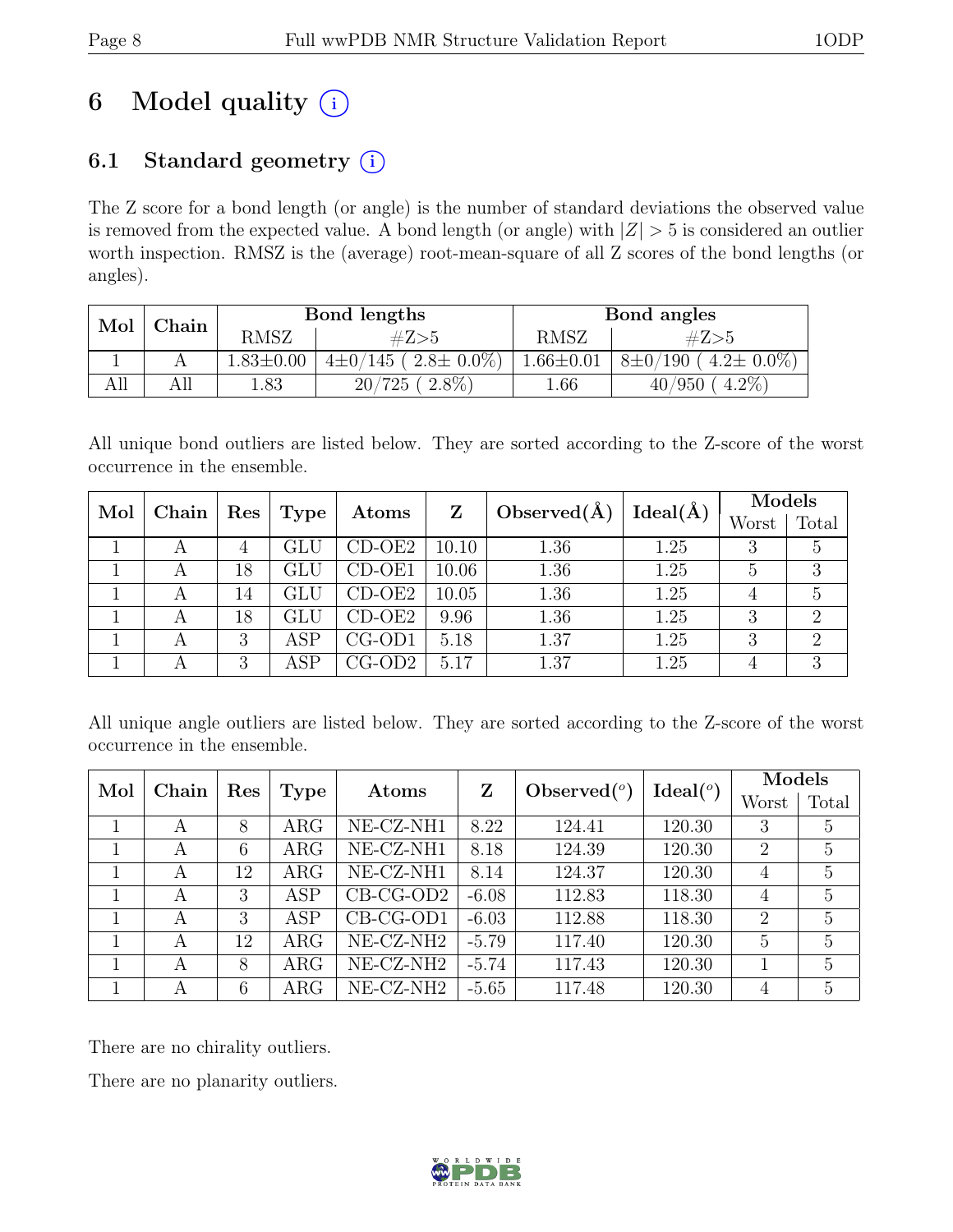### 6.2 Too-close contacts  $(i)$

In the following table, the Non-H and H(model) columns list the number of non-hydrogen atoms and hydrogen atoms in each chain respectively. The H(added) column lists the number of hydrogen atoms added and optimized by MolProbity. The Clashes column lists the number of clashes averaged over the ensemble.

|  |     | Mol   Chain   Non-H   H(model)   H(added)   Clashes |     |  |
|--|-----|-----------------------------------------------------|-----|--|
|  |     | 150.                                                | 150 |  |
|  | 730 | '51                                                 | '50 |  |

The all-atom clashscore is defined as the number of clashes found per 1000 atoms (including hydrogen atoms). The all-atom clashscore for this structure is 3.

All unique clashes are listed below, sorted by their clash magnitude.

| Atom-1         | Atom-2            | $Clash(\AA)$ | Distance(A) | Models |       |  |
|----------------|-------------------|--------------|-------------|--------|-------|--|
|                |                   |              |             | Worst  | Total |  |
| 1:A:14:GLU:OE2 | 1:A:17:LYS:HE2    | 0.51         | 2.06        |        |       |  |
| 1: A:9: LEU: C | 1: A:9: LEU: HD12 | 0.48         | 2.27        | h      |       |  |
| 1:A:8:ARG:HD2  | 1: A:8: ARG:C     | 0.42         | 2.34        |        |       |  |
| 1:A:12:ARG:CD  | 1:A:12:ARG:C      | 0.42         | 2.87        |        |       |  |

### 6.3 Torsion angles  $(i)$

#### 6.3.1 Protein backbone ①

In the following table, the Percentiles column shows the percent Ramachandran outliers of the chain as a percentile score with respect to all PDB entries followed by that with respect to all NMR entries. The Analysed column shows the number of residues for which the backbone conformation was analysed and the total number of residues.

| Mol | Chain | Analysed          | Favoured           | Allowed            | Outliers         | Percentiles |
|-----|-------|-------------------|--------------------|--------------------|------------------|-------------|
|     |       | 17/20(85%)        | $15\pm0(86\pm3\%)$ | $ 1\pm1(6\pm4\%) $ | $1\pm0(8\pm3\%)$ | 2           |
| All |       | $85/100$ $(85\%)$ | 73 (86\%)          | 5(6%)              | $7(8\%)$         |             |

All 3 unique Ramachandran outliers are listed below. They are sorted by the frequency of occurrence in the ensemble.

|  |     |     | Mol   Chain   Res   Type   Models (Total) |
|--|-----|-----|-------------------------------------------|
|  |     | GLU |                                           |
|  | 1 Q | ASN |                                           |
|  |     |     |                                           |

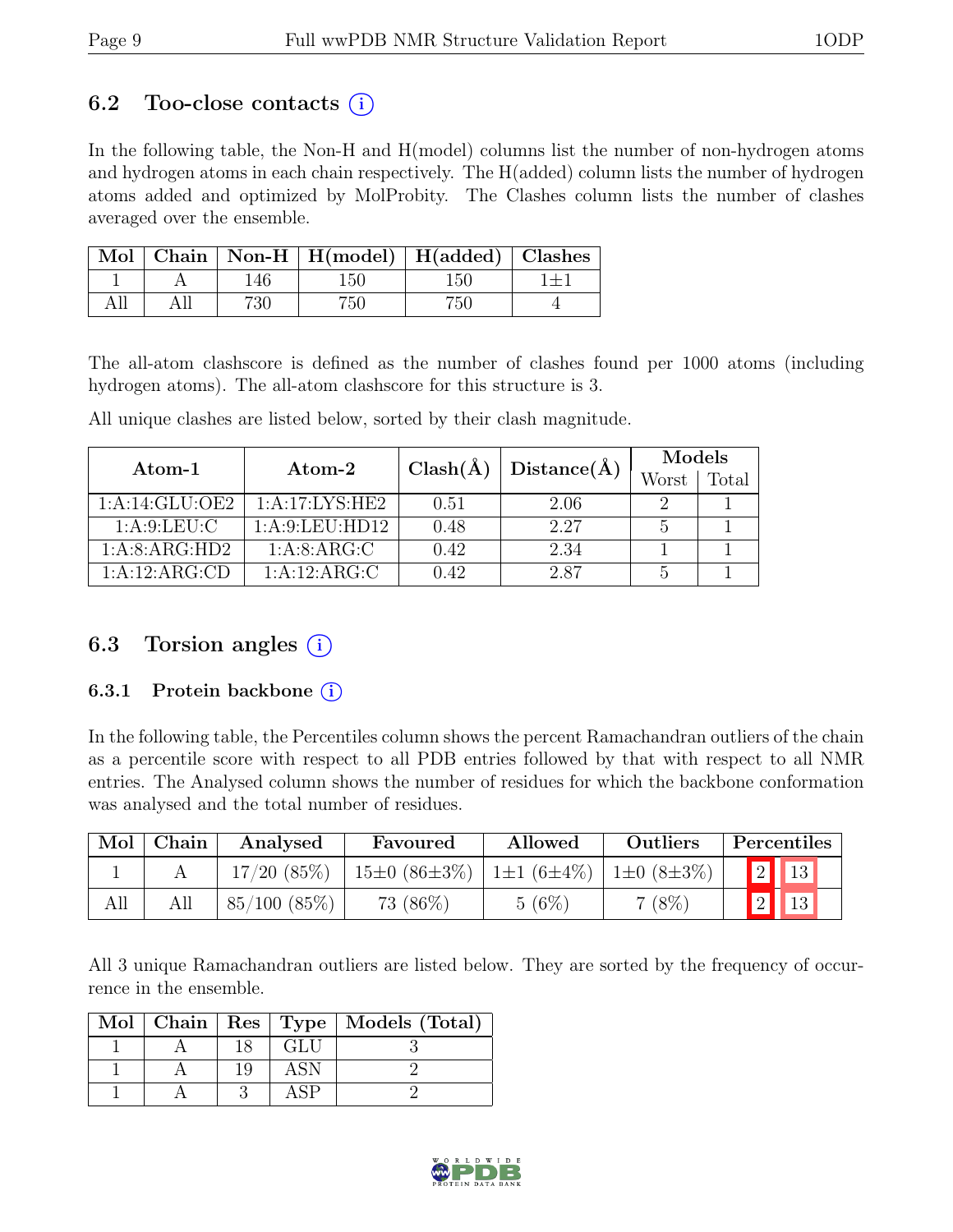#### 6.3.2 Protein sidechains  $(i)$

In the following table, the Percentiles column shows the percent sidechain outliers of the chain as a percentile score with respect to all PDB entries followed by that with respect to all NMR entries. The Analysed column shows the number of residues for which the sidechain conformation was analysed and the total number of residues.

| Mol | Chain | Analysed<br>Rotameric |                                               | <b>Outliers</b> |  | Percentiles      |    |
|-----|-------|-----------------------|-----------------------------------------------|-----------------|--|------------------|----|
|     |       |                       | $14/16$ (88\%)   11±1 (76±9\%)   3±1 (24±9\%) |                 |  | $\sqrt{2}$       | 26 |
| All | All   | 70/80(88%)            | 53 $(76\%)$                                   | 17 $(24%)$      |  | $\mathbf{1}_{2}$ | 26 |

All 9 unique residues with a non-rotameric sidechain are listed below. They are sorted by the frequency of occurrence in the ensemble.

| Mol | Chain | Res | <b>Type</b> | Models (Total) |
|-----|-------|-----|-------------|----------------|
|     |       | 17  | <b>LYS</b>  |                |
|     |       | 8   | ARG         | 3              |
|     |       | 3   | <b>ASP</b>  | $\overline{2}$ |
|     | А     | 7   | <b>GLN</b>  | $\overline{2}$ |
|     |       | 9   | LEU         | 2              |
|     |       | 19  | <b>ASN</b>  |                |
|     |       | 5   | <b>LEU</b>  |                |
|     |       | 6   | <b>ARG</b>  |                |
|     |       | 12  | <b>ARG</b>  |                |

### 6.3.3 RNA $(i)$

There are no RNA molecules in this entry.

### 6.4 Non-standard residues in protein, DNA, RNA chains (i)

There are no non-standard protein/DNA/RNA residues in this entry.

### 6.5 Carbohydrates  $(i)$

There are no monosaccharides in this entry.

### 6.6 Ligand geometry  $(i)$

There are no ligands in this entry.

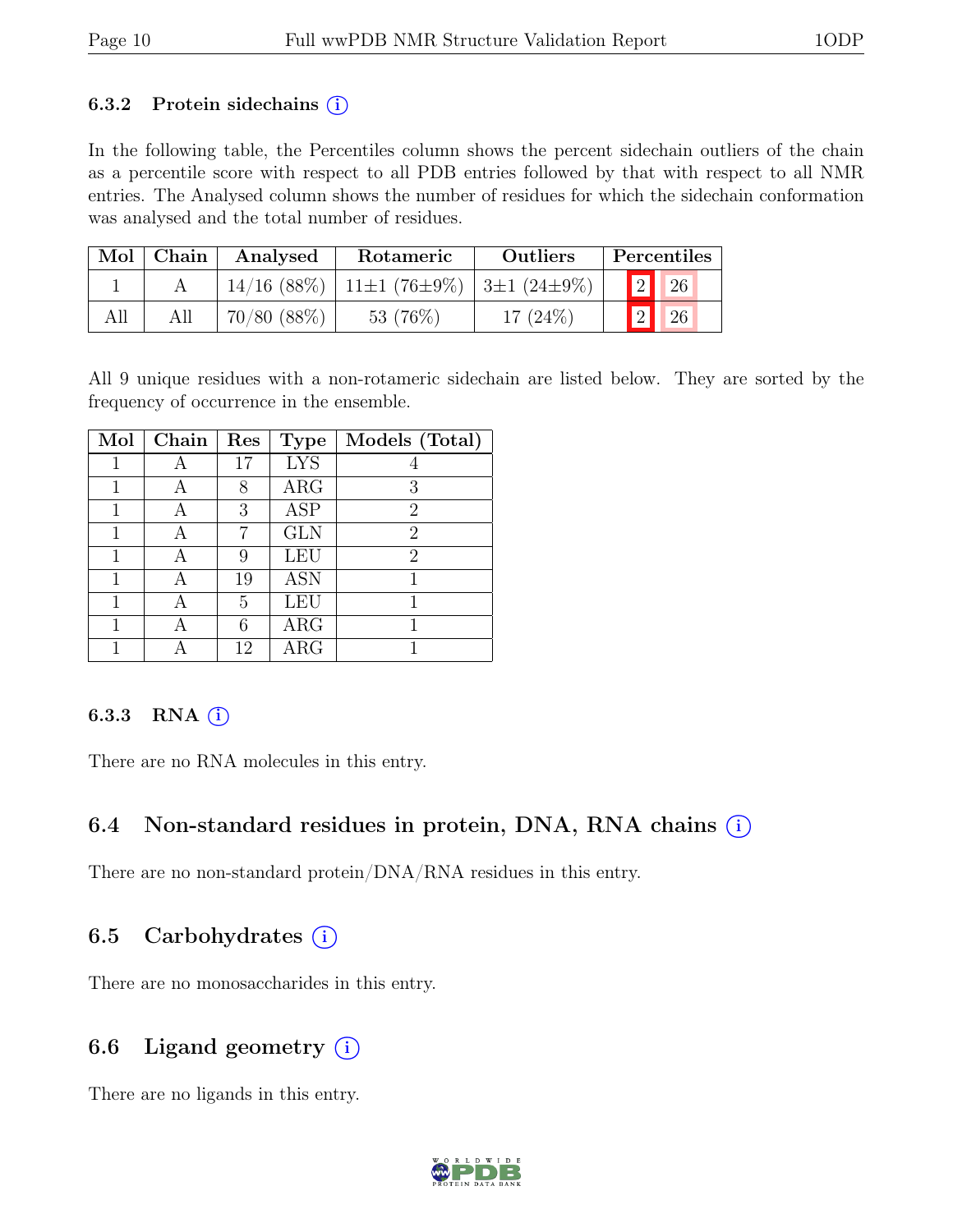## 6.7 Other polymers (i)

There are no such molecules in this entry.

## 6.8 Polymer linkage issues (i)

There are no chain breaks in this entry.